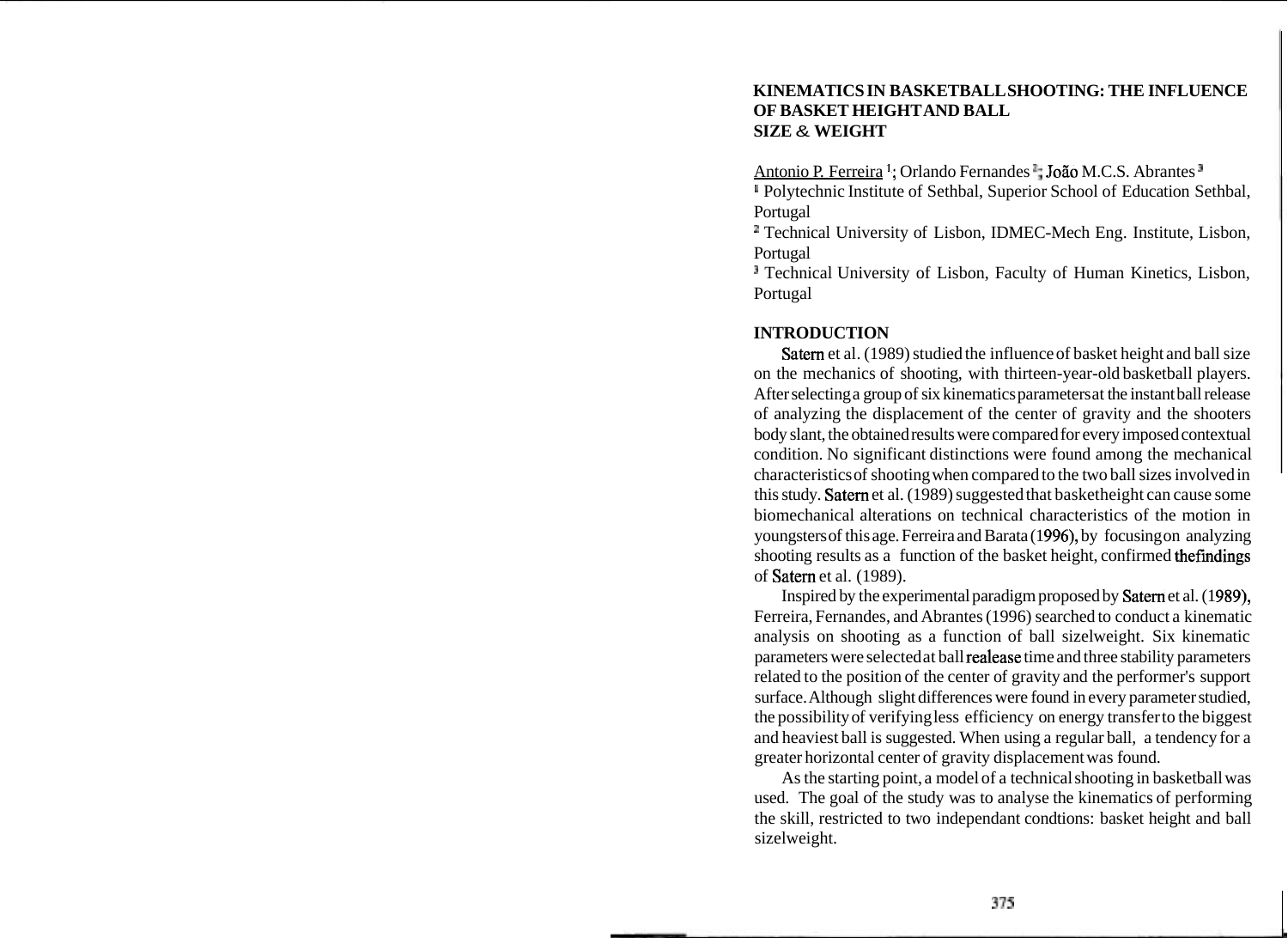#### **METHODS**

Ten young, right-handed basketball players were the subjects in this study, all representing the district team from Sehibal belonging to the Sehibal Basketball Association. All subjects were born in 1982, representing 14 year old players and played in the beginners team during the 95/96 season. The average height of the subjects was 162.1 cm  $(+/- 10.9)$  and an average weight of 52.4 Kg (+/- 10.9). Each subject performed a series of 20 free throws in each contextual condition created.

Two basket heights were considered: the designated regular height (BKRH) at 3.05 metres and an adapted height (BKAH) only measuring 2.80 metres. Two ball sizes were used: the regular size ball (BLRS), a NBA Spalding Official with 613 gr. and 76.5 cm; and an adapted-size ball (BLAS) referenced as a Mikasa *Official 1110*, with a weight of 608 gr. and perimeter of 74 cm. Video images were obtained for all the free throws performed by each subject. A total of 113 free throws were digitalized. The digitalizing process was done with a 2D analysis system named BIOSIST, designed by Femandes, Anes & Abrantes (1996).

In function of the time intervals that each parameter were taken, we define two distinct type of parameters: the designated instantaneous kinematic parametres (IKP), which time interval have the tendency to be null; the behaviour kinematic parametres (BKP), which have a well defined time interval limit in which they occur. The selected IKP, obtained at the time of ball realease, were the following: linear shooting-hand velocity (LSHV), shooting-hand height (SHH), angle formed between the shooting hand and the horizontal plane that passes through the centre of gravity (ANG HS), hand/forearm angle (ANG H/F), forearm/upper arm angle (ANG F/ U), upper arm/trunk angle (ANG U/T), trunk/thigh angle (ANG T/T), thigh/ lower leg angle (ANG T/L), angle formed between the trunk and the transversal plane (ANG T/H). The BKP variables were selected consistantly on the analysis of the behaviour of the centre of gravity (CG) of the participant in each of its planes: horizontal plane (CGX) and the vertical plane  $(CGY)$ . For comparative analysis,  $IKP$  results were submitted to the parametric statisical comparison technique of Anova - One Way.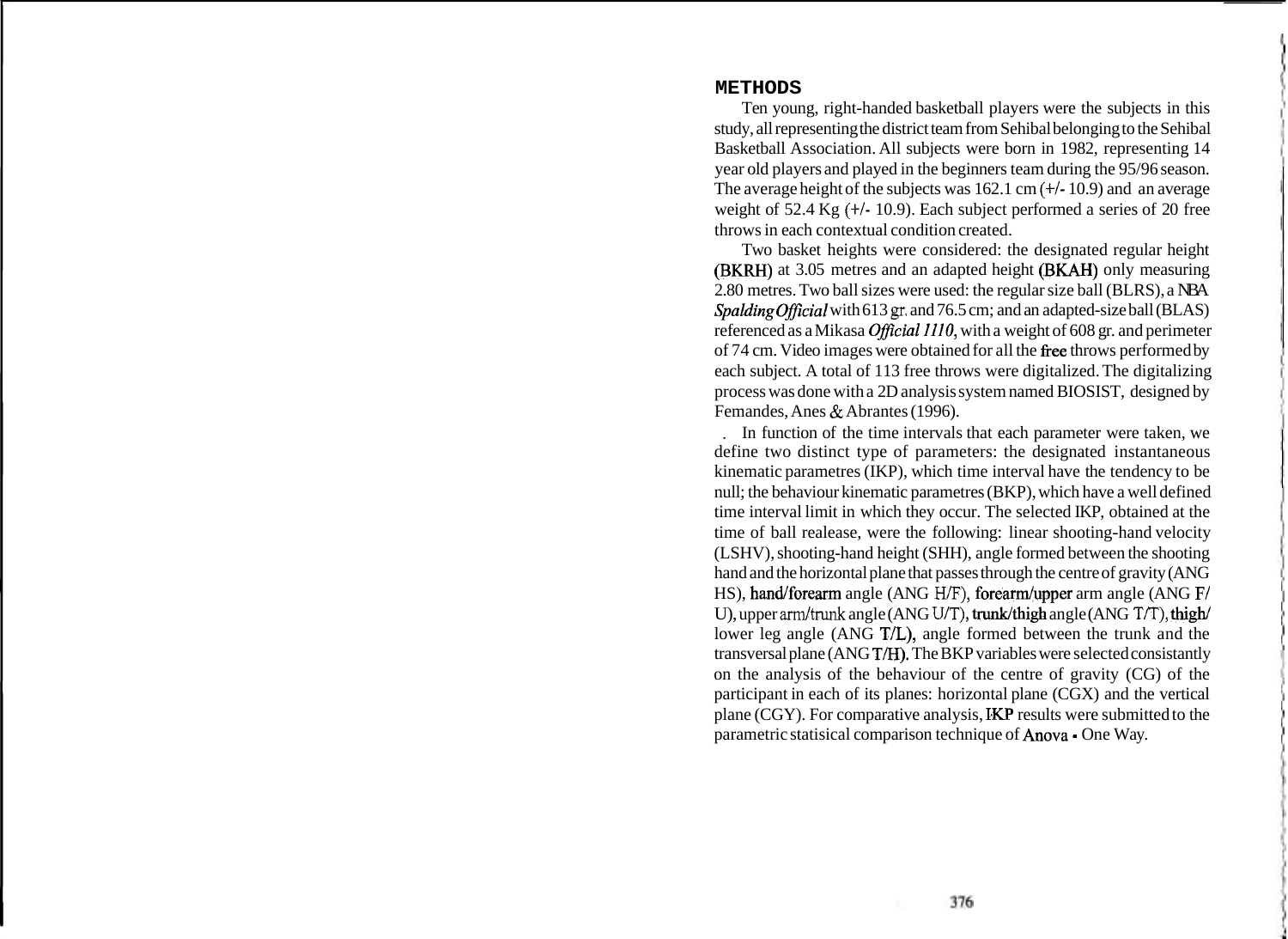## **RESULTS**

Table 1. **<sup>i</sup>**

| Values of average, standard deviation and probability of error associated |  |
|---------------------------------------------------------------------------|--|
| with <b>Anova</b> - One Way for each IKP.                                 |  |

| <b>BKAH</b>             |            | <b>BKRH</b> |             | P           | <b>BLAS</b> |        | <b>BLRS</b> |        |
|-------------------------|------------|-------------|-------------|-------------|-------------|--------|-------------|--------|
| P                       |            |             |             |             |             |        |             |        |
| LSHV(ms <sup>-1</sup> ) | 2.77       | $(+/-0.27)$ | 3.08        | $[+4035]$   | $0.024$ S   | 2.91   | $(+1-0.33)$ | 2.94   |
| $(+1-0.29)$             | $0.839$ NS |             |             |             |             |        |             |        |
| ANG HS(")               | 43.54      | $(+1-2.44)$ | 4333        | $(+1-2.27)$ | 0833NS      | 43.97  | $(+1-2.50)$ | 42.91  |
| $(+1-2.21)$             | $0.296$ NS |             |             |             |             |        |             |        |
| SHH(m)                  | 1.78       | $(+/-0.15)$ | 1.64        | $(+/-0.13)$ | 0.025 S     | 1.71   | $(+1-013)$  | 1.70   |
| $(+/-0.14)$             | $0.857$ NS |             |             |             |             |        |             |        |
| ANG HIF (°)             | 115.85     | $(+1-9.17)$ | 118.53      | $(+/-8.84)$ | $0.497$ NS  | 11703  | $(+1-8.27)$ | 117.35 |
| $(+1-9.74)$             | $0.932$ NS |             |             |             |             |        |             |        |
| ANG FIU (°)             | 119.68     | $(+1-8.31)$ | 117.21      | $(+/-8.42)$ | $0.472$ NS  | 119.79 | $(+1-6.90)$ | 117.10 |
| $(+1-9.83)$             | $0.404$ NS |             |             |             |             |        |             |        |
| ANG U/T (°)             | 97.32      | $(+1-8.33)$ | 96.55       | $(+1-9.14)$ | 0.835 NS    | 98.66  | $(+1-8.69)$ | 95.22  |
| $[+4078]$               | $0.368$ NS |             |             |             |             |        |             |        |
| ANG T/T (°)             | 169.69     | $(+1-779)$  | 170.96      | $(+1-5.26)$ | 0.648 NS    | 170.62 | $[+4684]$   | 170.03 |
| $(+1-6.21)$             | 0806NS     |             |             |             |             |        |             |        |
| <b>ANG T/L (°)</b>      | 154.67     | (+1-9.14)   | 15743       | $(+1-7.37)$ | $0.422$ NS  | 156.73 | $(+1-7.53)$ | 15537  |
| $(+1-8.98)$             | $0.678$ NS |             |             |             |             |        |             |        |
| ANG T/H (°)             | 84.74      | $(+1-3.82)$ | 86.21<br>ă, | $(+1-313)$  | $0.334$ NS  | 85.25  | $(+/-3.68)$ | 85.69  |
| $(+1-3.27)$             | $0.761$ NS |             |             |             |             |        |             |        |

The most evident aspects demonstrated in Table 1 are the results obtained by the comparison between both basket heights. While in BKAH, the shooting hand reaches, on the average, a linear speed of  $2.77(0.27)$  m/s at ball release, in BKRH values, the velocity reached about  $3.08 \text{ m/s}$ . The opposite happens with SHH, that 'determines the position of the working point, in terms of its height at ball release instant. A difference of 0.14 m is observed in every dimension of the variable. The parameter ANG HS has an identical result, either in BKAH or in BKRH. The differences registered in LSHV and SHH appear, in fact, in a significant manner. The f- values obtained were 5.991 and 5.972, both associated with an error probability of  $0.02$  ( $p \le 0.02$ ). This fact allows us to suggest that the adaptation of the basket height can establish a condition for the young subjects to shoot, placing the ball at a higher point and promoting a degraded linear speed to the shooting hand at ball release.

Relative to the ball size/weight, the results revealed the nonexistance of significant differences in all parameters related to the shooting hand. In fact, the values obtained for LSHV, ANG HS and SHH, appear very similar.

The results found for ANG U/T, ANG F/U and ANG H/F, suggest that in BKAH, each segment of the shooting member intervened in a greater angular amplitude, during the execution of the shot. Although small, these slight differences should have implications on quality and quantity of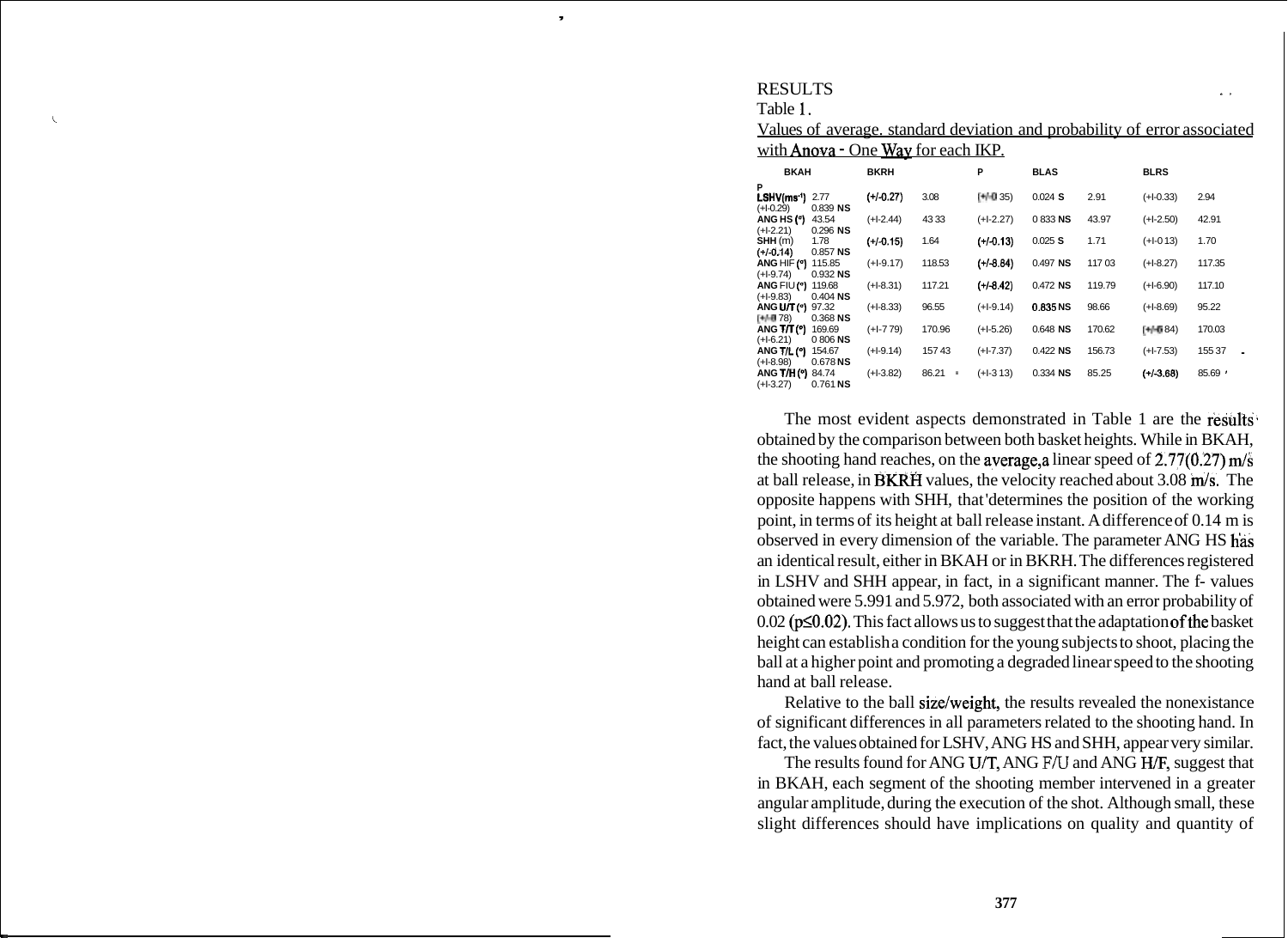intersegmented energy transfered to the ball, reflecting on the characteristics of its trajectory. In this way, perhaps this is one of the reasons that justifies a greater SHH and lower LSHV registered for the shooting hand in BKAH.

The parameters that relate the trunk with the lower members at ball release, point to the fact that in BKAH the trunk was in a more vertical position, being however, slightly flexed over the lower member. The values of ANG T/H and of ANG T/T for each of the basket heights, are examples of this fact. This may indicate that in BKAH the trunk rolls in the process of intersegment transfer, can be more reduced than in BKRH. With this last basket height the trunk must increase its participation, due to the exisence of the required ball trajectory to move to a target that is found at a higher position.

From the analysis of the group of intersegment angles determined at ball release, we observed that the performance of the shot does not differ significantly relative to the ball sizes/weights. The values associated to the angles ANG F/U and ANG U/T reveal the largest differences. These values suggest that the size of BLAS allows a greater extention and elevation of the shooting hand at the instant of this analysis. Conversely, shooting with the heavier and diametrically greater ball does not allow the task to be facilitated. As in ANG F/U, the angle ANG T/L reveals the same tendency. In fact, the execution of BLAS allows a greater aperture of the thigh relatively to the lower leg, that might indicate that the intervention of the lower members could be more effective.

Figures 1 and 2 reveal the character of behaviour of the CG in both horizontal and vertical planes, respectively, analysed relative to the basket height.



Figure 1 Figure 2

In the horizontal plane (Figure 1), the displacement of the CG relatively to its initial position increases progressively in the positive direction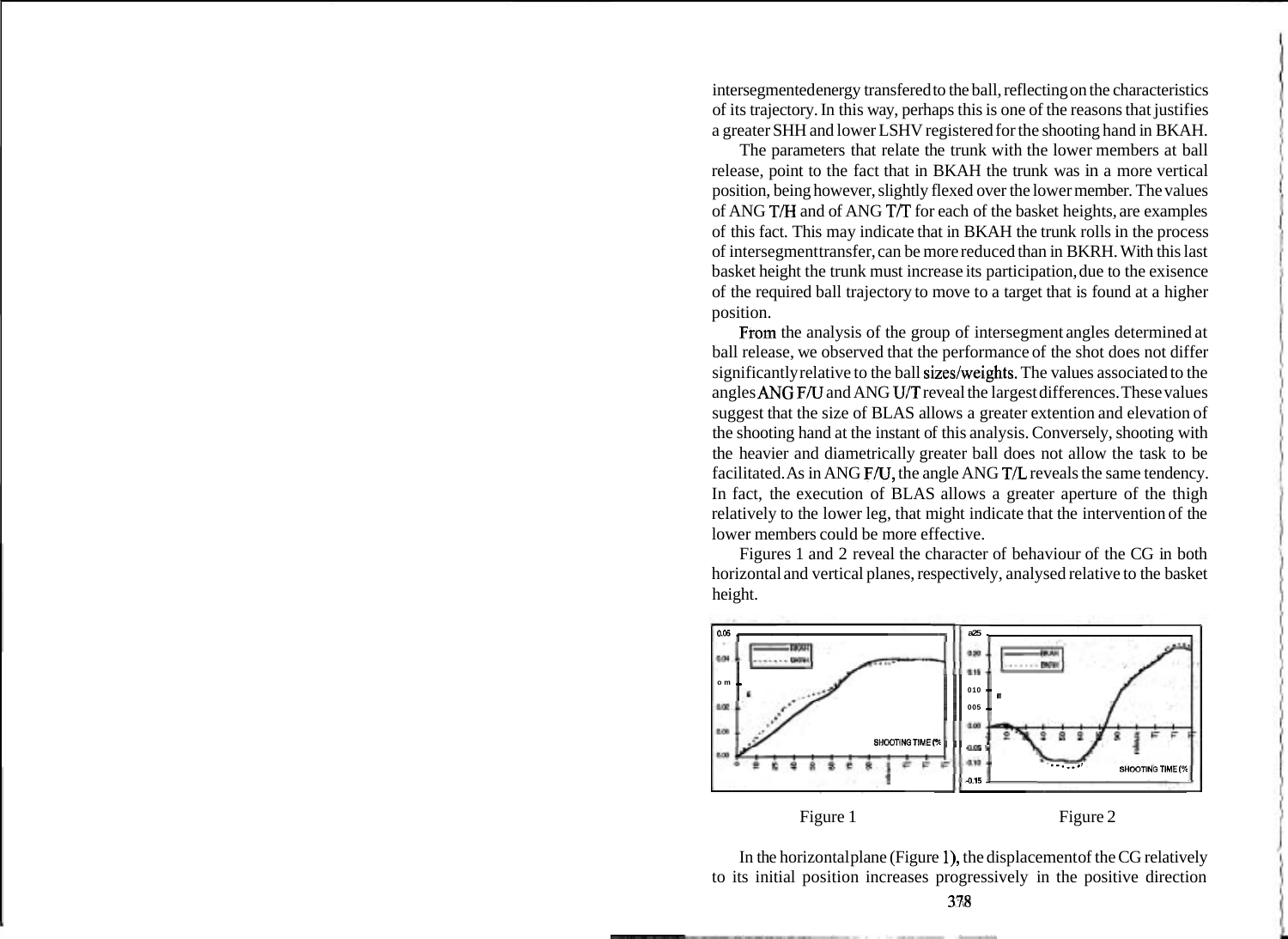(forward), from the prepation phase until the instant of ball release. From this, a tendency is noticed for the maintenance of this position until the end of shot. From the comparison of the curves a slight irregularity was noticed in the course of BKAH, not only in the preparing phase, but also immediately before release of the ball. After an initial period of advance of the CG, a slight withdrawal was noticed at about 40% from the beginning of the execution, also occurring at the same time as the final phase of propulsion. In the vertical plane the behaviour of the CG was characterized by the definite lowering in the preparing phase, so that in the propulsive phase it registered a progressive elevation up to the time when the ball is released, extending itself to the final phase of the execution. The analysis of Figure 2 revealed a similar courseof the displacement of the CG of the particpant for both basket heights. However, in the BKRH condition, participants displayed a lower CG. On average, the minimum values obtained in BKAM and BKRH are, respectively, -0.10 (0.07) and -0.12 (0.07) m. This means that the BKAH doesn't cause such a large lowering of the CG of the shooter, to obtain the same values of elevation at the time of ball release. At around 70% from the beginning of the shot, we notice the intersection of both curves.

The figures below (3 and 4) demonstrate the horizontal and vertical behavior of the CG relative to sizes and weights of the balls.



The characteristics of the ball size/weight seemed to introduce slight differences in how the CG of the participant behaved in the horizontal plane. In fact, the observation ofFigure 3, allows us to state that the BLRS promotes a greater mobility of the CGX, relative to its initial position during the execution. When we previuosly searched to verify the influence of basket height, we concluded that the horizontal displacement of the CG presented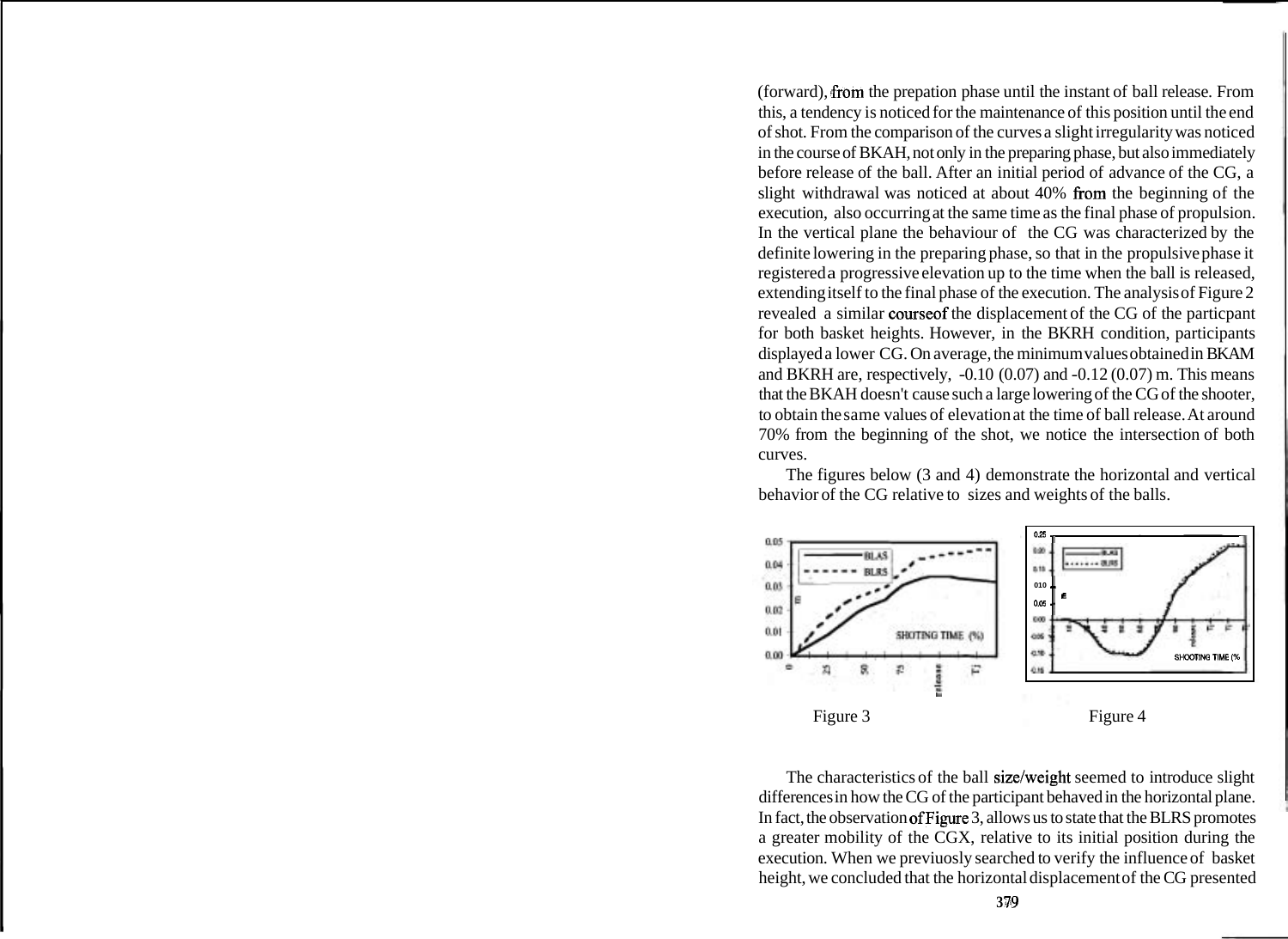a slight distinction in the preparation phase of the shot. The propulsive phase and initial phase seemed to present a similar pattern of behavior. Conversely, the influence of ball sizelweight seems to prolong the execution time, The analysis of the behavior of CGX, in this case, demonstrates that the differences that BLRS and BLAS promote increase as the execution reaches its terminus. Contrary to the horizontal plane, the vertical displacement of CG does not seem to be influenced by the ball sizelweight. We can observe from Figure 4, that during the execution, the distance that the CG of the participant, holds steady relative to its initial position and is unaffected by the ball's characeristics.

# **CONCLUSIONS**

As a result of this study, it is possible to make the following conclusions:

the characteristics of the shot towards a regular basket height, independent from the ball sizelweight, imposes the necessity of theparticipants to increase the speed of their shooting hand and to release the ball at a lower height.

the relative positions between the diverse body segments, measured at ball release, suggest the tendency for the participants, when confronted with the adapted conditions of basket height or ball sizelweight, to produce a gesture more compatible to the basic principles of execution.

any contextual combination of basket height or ball sizelweight provided the participants stable conditions more closely related to the desired conditions in from the reference models of the execution of the shot.

in a general form, more than the adaption to the ball sizelweight, the adaption to the height of the basket could generate, in the participants of this age, the production of a pattern of shooting more closely related to the models of technical reference appointed by the majority of the coaches.